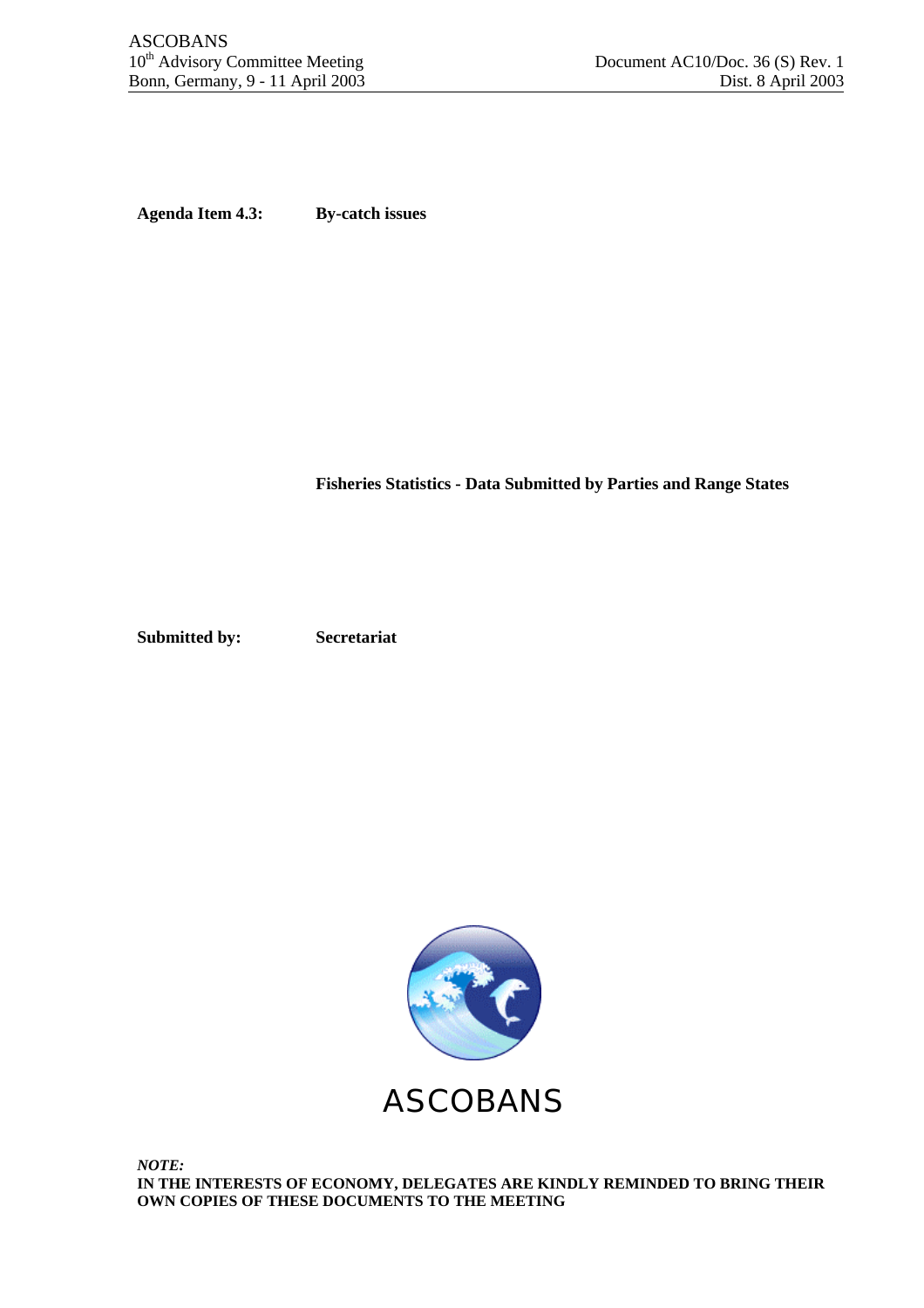## **Secretariat's Note**

At its 7<sup>th</sup> Meeting, held in March 2000 in Bruges, Belgium, the ASCOBANS Advisory Committee requested that Parties and Range States should collect data on fishing effort (AC7 Report, P 2, P. 14, Item 5.8). It was agreed that future reporting should be modelled on the summary style of the report submitted to AC7 by Belgium (AC7/Doc. 15).

Four Parties and one Range State submitted data in response to this request.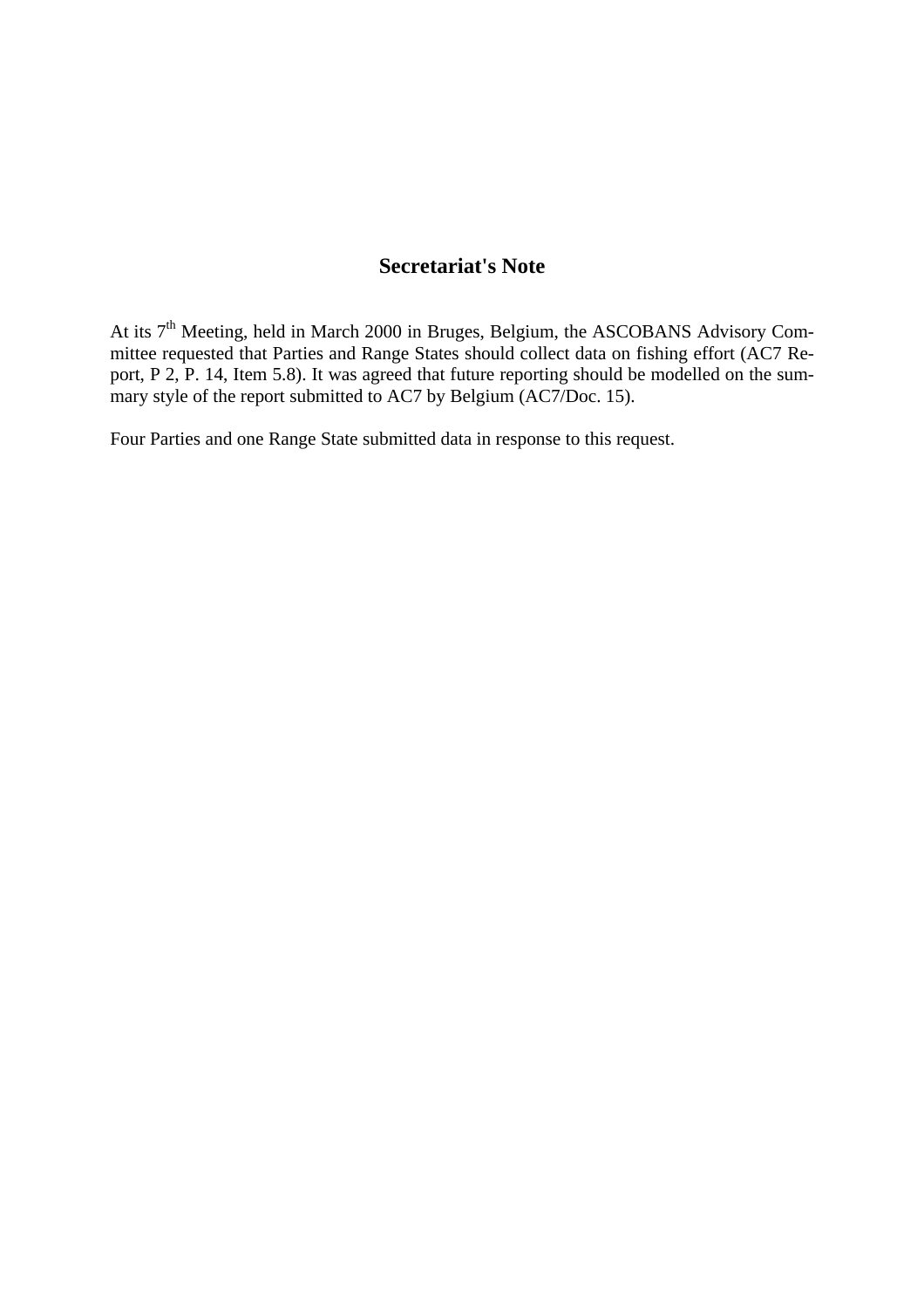### **Fisheries Statistics from Finland**

#### **Finnish Game and Fisheries Research Institute**

#### **Professional marine fishery**

In the beginning of 2003 the Finnish fishing fleet numbered almost 3 550 registered vessels with capacity of 19 600 BT and power of 189 000kW. There has been some reduction in fleet size from the previous year. The fleet is divided into four segments: pelagic trawlers, demersal trawlers, offshore salmon vessels and vessels under 12 metres with passive gear. Most of the vessels ( 3 325) are less than 12 metres in length and used in inshore fishing. In the pelagic segment there are 163 registered vessels with a capacity of 9 200 GT and 46 000 kW. In the demersal trawler segment there are only a few vessels left. In the salmon fishery there are about 60 vessels (capacity of 1 800 GT and power of 11 650 kW) using drift nets and longlines. There were some 2 600 professional fishermen but most of them were part-time.

The following figures concerning professional marine fishery in 2002 are preliminary. The final statistics is published in May 2003.

In 2002 the total fleet landings reached about 98 400 tonnes and the total catch value was about EUR 22 million.

#### **a) Offshore fishery**

| Type of fishery:   | Pelagic and bottom trawls, drif nets, long lines, bottom gillnets                                                                                                                                                                                                                                                                                                                      |
|--------------------|----------------------------------------------------------------------------------------------------------------------------------------------------------------------------------------------------------------------------------------------------------------------------------------------------------------------------------------------------------------------------------------|
| Target species:    | Baltic herring, sprat, cod, salmon                                                                                                                                                                                                                                                                                                                                                     |
| Reporting period:  | 2002                                                                                                                                                                                                                                                                                                                                                                                   |
| Fishing season:    | Year round, target species dependent on season                                                                                                                                                                                                                                                                                                                                         |
| Type of statistic: | Nominal catch                                                                                                                                                                                                                                                                                                                                                                          |
| Fishing area:      | IIId                                                                                                                                                                                                                                                                                                                                                                                   |
| Number of vessels: | Total fleet in open sea fishery 205 vessels                                                                                                                                                                                                                                                                                                                                            |
| Catch:             | Pelagic trawl: 53000 tons<br>(herring 39000 t., sprat 14000 t., roach 70 t., cod 35 t.)<br>Bottom trawl: 37000 tons<br>(herring 33000 t., sprat 3200 t., cod 690 t., smelt 120 t., roach 39 t.)<br>Drift net: 180 tons (salmon 178 t.)<br>Long line: $49 \text{ tons}$ (salmon $48 \text{ t.}$ )<br>Bottom gillnet: 430 tons<br>(cod 290 t., herring 80 t., European white fish 50 t.) |
| Landings:          | See catch                                                                                                                                                                                                                                                                                                                                                                              |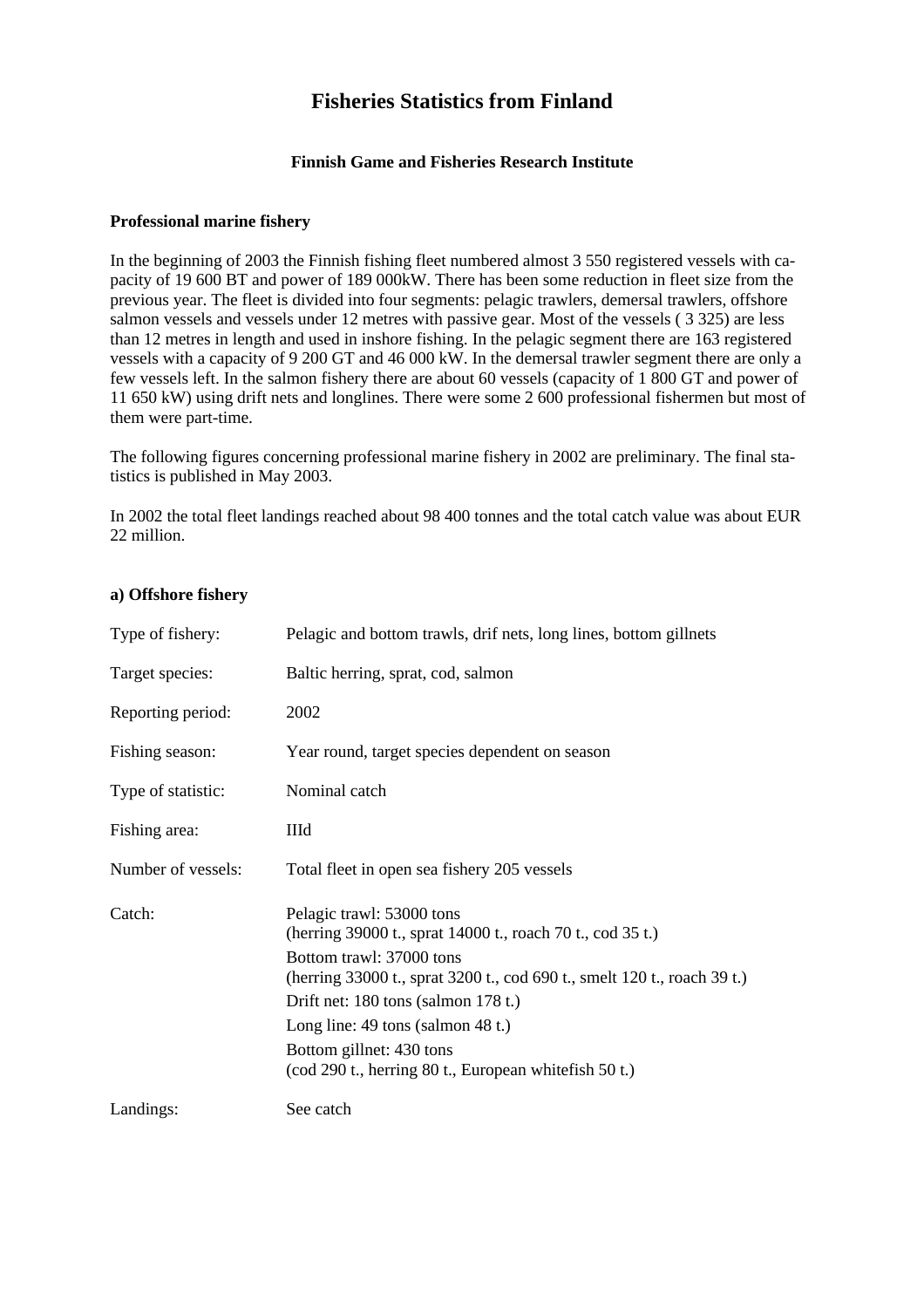| By-catch: | Smelt (120 t.) and roach (39 t.) in bottom trawling, roach (70 t.) in pelagic<br>trawling, otherwise relatively small bycatch of non-target species and under-<br>sized target species |
|-----------|----------------------------------------------------------------------------------------------------------------------------------------------------------------------------------------|
| Discard:  | Circa 50 tons (salmon 25 t., herring 19 t., roach 10 t.);<br>Salmon mostly eaten by seals                                                                                              |

#### **b) Inshore fishery:**

| Type of fishery:     | Trap nets, gillnets                                                                                                                                                                                                                                       |
|----------------------|-----------------------------------------------------------------------------------------------------------------------------------------------------------------------------------------------------------------------------------------------------------|
| Target species:      | Baltic herring, salmon, European whitefish, perch, pikeperch, pike, etc.                                                                                                                                                                                  |
| Reporting period:    | 2002                                                                                                                                                                                                                                                      |
| Fishing season:      | Year round, target species dependent on season                                                                                                                                                                                                            |
| Type of statistic:   | Nominal catch                                                                                                                                                                                                                                             |
| Fishing area:        | IIId                                                                                                                                                                                                                                                      |
| Number of fishermen: | Circa 1650 fishing units (fishermen with their households etc.) in coastal<br>fishery in total, every fishing unit owns at least one boat                                                                                                                 |
| Catch:               | Trap net: 4500 tons (herring 3200 t., smelt 400 t., perch 210 t., salmon 200 t.,<br>European white fish 140 t.).<br>Gillnet: 2800 tons (European white fish 540 t., perch 640 t., pike perch 590 t.,<br>herring $450$ t., pike 190 t.)                    |
| Landings:            | See catch                                                                                                                                                                                                                                                 |
| By-catch:            | Smelt (400 t.) especially in trap net fishery, otherwise relatively small by-<br>catch of non-target species and undersized target species (see discard)                                                                                                  |
| Discard              | Circa 180 tons (salmon 40 t., European white fish 25 t., bream 60 t, roach 13<br>t., herring 9 t., pikeperch 8 t., smelt 8 t.);<br>Salmon, European whitefish and pikeperch mostly eaten by seals;<br>smelt, roach and bream are mostly unwanted bycatch. |

#### **Recreational fisheries**

In 2000, there were 2 million recreational fishermen in almost 1 million households in Finland. Fifty per cent of men and 28 per cent of women went fishing. About 250 000 of those who had been fishing had participated only by rowing or steering the boat. Most of the fishermen fished only in the inland waters.

The most commonly used tackle was the hook and line, which was used by two in three of fishermen. Next most common was the spinning rod, which was used by two in five fishermen. Other commonly used gears were gill net, jig and trolling gear.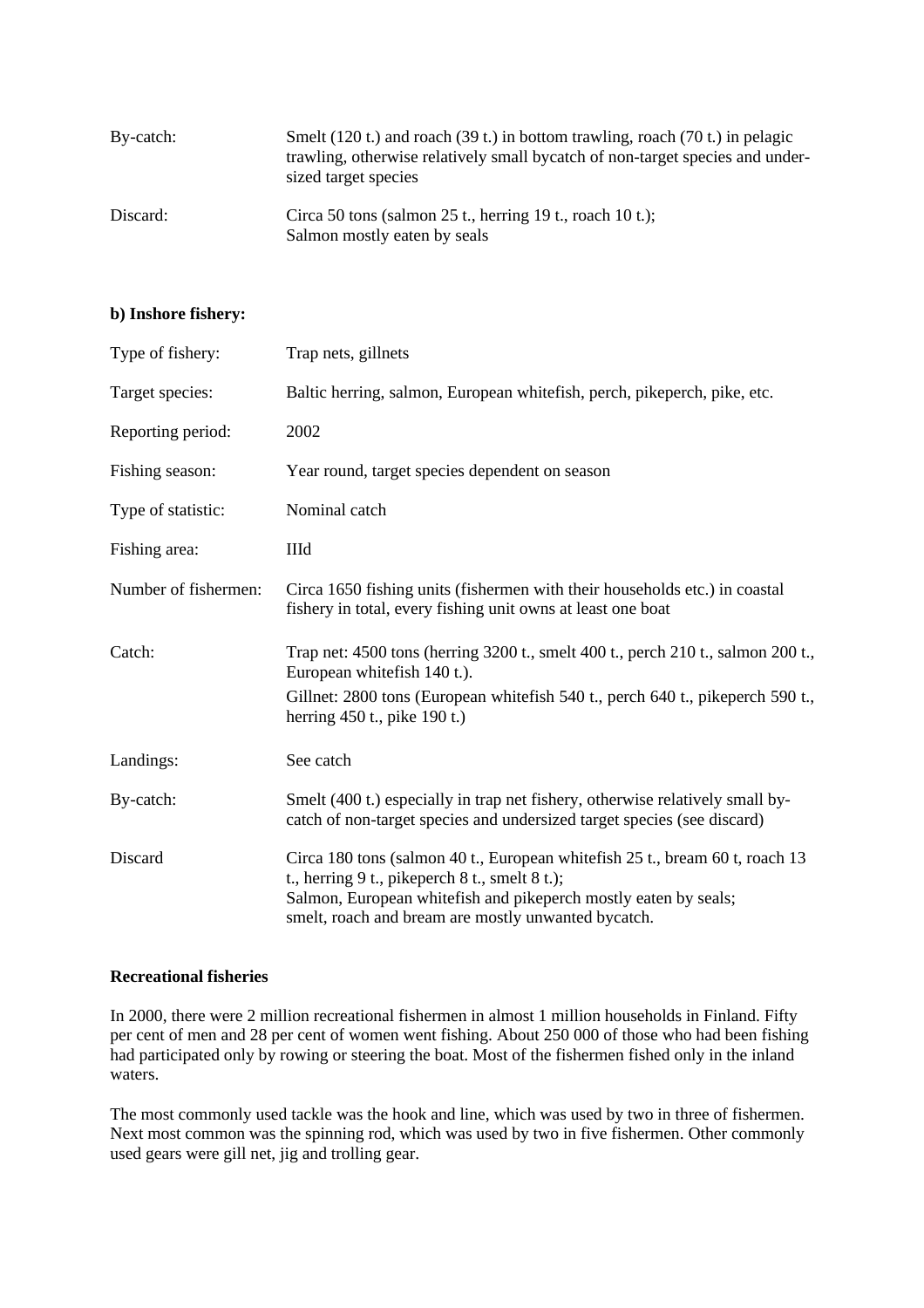The total catch amounted to 41 million kg, of which 70 per cent was taken in inland waters. Perch or pike made up over half of the catch. Sixty-one per cent of the total fish catch was taken with gill nets, fish traps and trap nets, and 36 per cent with rod and line.

References

Statistical databases of the Finnish Game and Fisheries Research Institute.

Professional Marine Fishery 2001. Finnish Game and Fisheries Research Institute. SVT - Official Statistics of Finland. Agriculture, Forestry and Fishery 2002:57.

Recreational Fishing 2000. Finnish Game and Fisheries Research Institute. SVT - Official Statistics of Finland: Agriculture, Forestry and Fishery 2002:54. 29 p.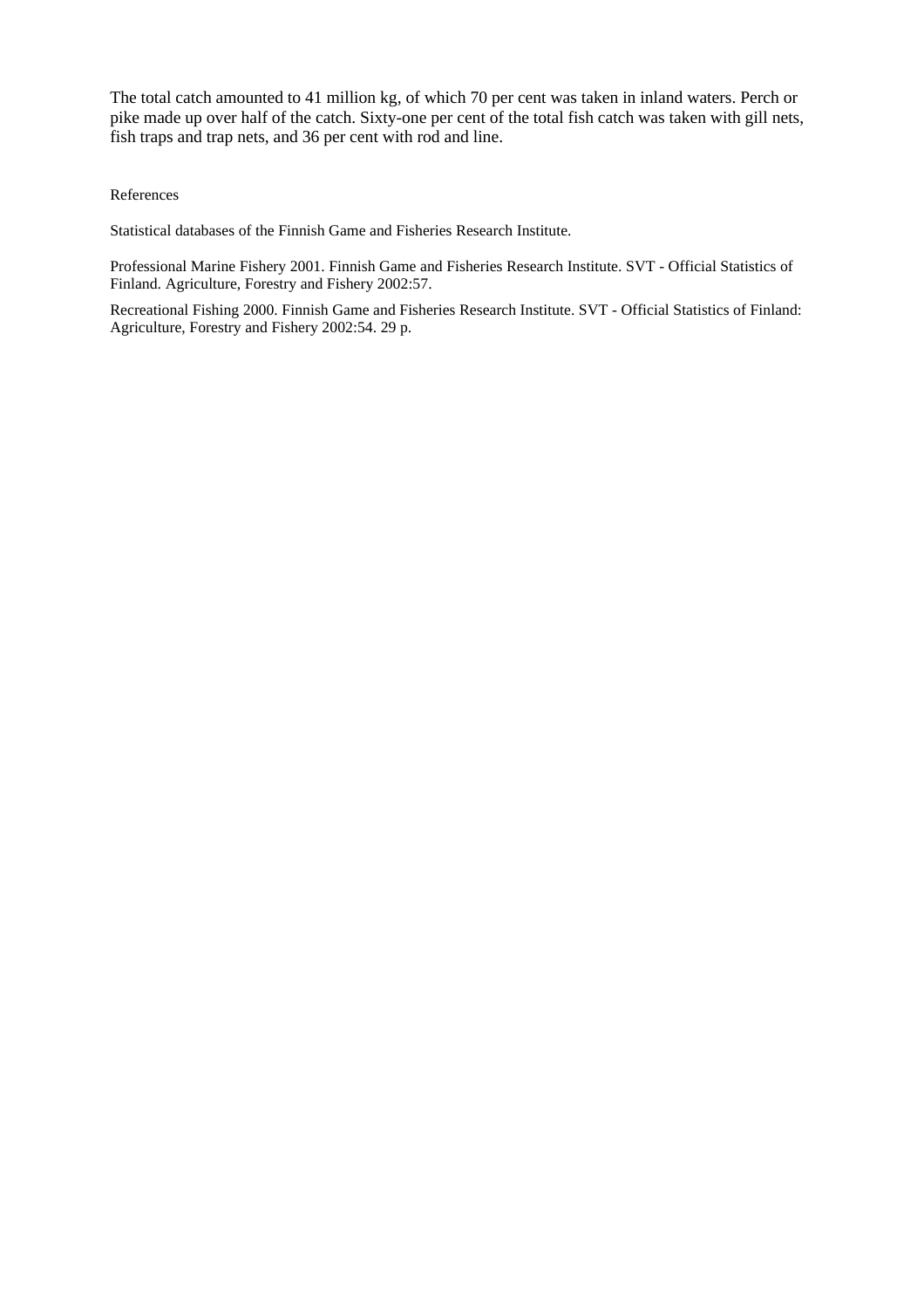### **Fisheries Statistics from France**

**Table 1 : Effort data for French pelagic trawl**

| Area (ICES)        | <b>Fishery tar-</b><br>get            | <b>Season</b>          | <b>Number</b><br>of boats | Tow duration (h) | Nomber of<br>tows/day | <b>Sources</b>                         |
|--------------------|---------------------------------------|------------------------|---------------------------|------------------|-----------------------|----------------------------------------|
| '7 E               | Sea bass                              | Feb-March              | $50 - 60$                 | ь                |                       |                                        |
| $ZD - 4C$          | Industrial<br>fishing                 | all year               |                           |                  |                       | Morizur et al. 1997*<br>(data 1992)    |
| English<br>Channel | <b>Black bream</b>                    | Winter and all<br>vear | 14                        | P                | (night time)          |                                        |
| $4A - B$           | Herring, mackerel, hors mack-<br>erel |                        | 3                         |                  |                       | <b>IFREMER Boulogne</b><br>(data 2002) |

\* Morizur y., Tregenza, N., Heessen, H., Berrow, S. and Pouvreau, S. 1997. By-catch and discarding in pelagic trawl fisheries. Final report contract DGXIV-C-1, Study Bioeco/93/017,122 p + appendix

#### **Table 2 : Effort data for French bottom set net fisheries**

| Area<br>(ICES) | <b>Fishing target</b>                   | <b>Season</b>                           | <b>Number</b><br>of boats | Max. net length (km) hauled<br>per boat per day | <b>Typical soak</b><br>time(h) | Max. effort per<br>hauling day | <b>Sources</b>                                           |
|----------------|-----------------------------------------|-----------------------------------------|---------------------------|-------------------------------------------------|--------------------------------|--------------------------------|----------------------------------------------------------|
| 7 E            | Spider crab                             | Feb-July                                | 150                       | 5                                               | 120                            | 600 km. hours                  |                                                          |
| 17 D - E       | Sole                                    | Feb-Sept                                | 250                       | 15                                              | 18                             | 270 km. hours                  |                                                          |
| 7 E            | Anglerfish, rays,<br>turbot, brill      | All year                                | 150                       | 15                                              | 72                             | 1080 km. hours                 | Pouvreau and Morizur 1995**<br>(data 1994)               |
| $7E-F$         | Hake                                    | All year                                | 20                        | 8                                               | 9                              | 72 km. hours                   |                                                          |
| 7 D            | Cod                                     | Nov-april                               | 190                       | 10                                              | 24                             | 240 km. hours                  |                                                          |
| 7 E            | <b>Pollack</b>                          | All year                                | 20                        | 5                                               | 15                             | 75 km. hours                   |                                                          |
| 4 C4           | Sole, cod                               | All year                                | 51                        | 10                                              | 24                             | 240 km. hours                  | Goupe de travail "filet"<br>1995 ***<br>(data 1992/1993) |
| $4A - B$       | No French bottom set net in these areas | <b>IFREMER-Boulogne</b><br>I(data 2002) |                           |                                                 |                                |                                |                                                          |

\*\* Pouvreau S, and Morizur, Y. 1995. Les métiers du filet fixe en France (Regions 1, 2 et 3). Rapport IFREMER-RH-Brest- Direction des pêches, juin 1995, 48 pp.

\*\*\* Groupe de travail "filet". 1995. Etats régionaux de la ressource halieutique, novembre 1992-juin 1993, document de synthèse, IFREMER Boulogne et Port en Bessin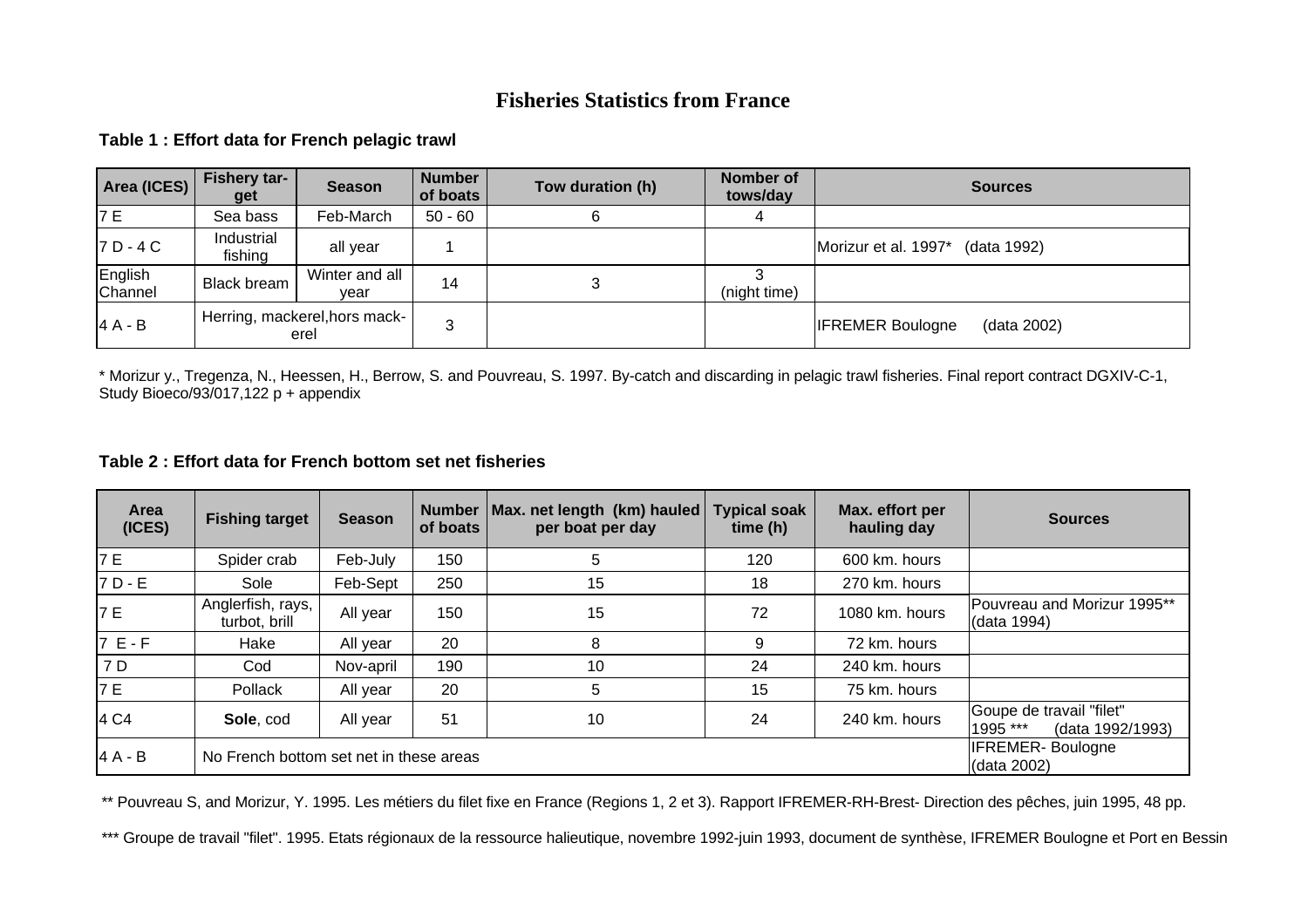# **Fisheries Statistics from Germany**

## **1. Bottom Set Gill Nets**

| Type of fishery:      | Bottom set gill nets                                                                                                                                                           |                                                                                  |
|-----------------------|--------------------------------------------------------------------------------------------------------------------------------------------------------------------------------|----------------------------------------------------------------------------------|
| Target species:       | Anglerfishes, Atlantic Cod, Common Dab, Herring,<br>Common Sole, Turbot                                                                                                        |                                                                                  |
| Reporting period:     | 2002                                                                                                                                                                           |                                                                                  |
| Fishing season:       | Year round, target species dependent on season                                                                                                                                 |                                                                                  |
| Type of statistic:    | Catch                                                                                                                                                                          |                                                                                  |
| Fishing area:         | 3A, 3B, 3C, 3D, 4A, 4B, 4C                                                                                                                                                     |                                                                                  |
| Number of vessels:    | 112 vessels                                                                                                                                                                    |                                                                                  |
| Total length of gear: | 12 - 13 km                                                                                                                                                                     |                                                                                  |
| Catch:                | See landings.                                                                                                                                                                  |                                                                                  |
| Landings:             | Total:<br>Anglerfishes<br><b>Atlantic Cod</b><br>Common Dab<br>Herring<br>Common Sole<br>Turbot                                                                                | 7.704 tons<br>69 tons<br>959 tons<br>20 tons<br>6.216 tons<br>58 tons<br>16 tons |
| Bycatch:              | Other species<br>Relatively small bycatch of non-target species.<br>Bycatch of birds: No information.<br>No bycatch of marine mammals was reported by<br>the German fishermen. | 366 tons                                                                         |
| Discards:             | No information.                                                                                                                                                                |                                                                                  |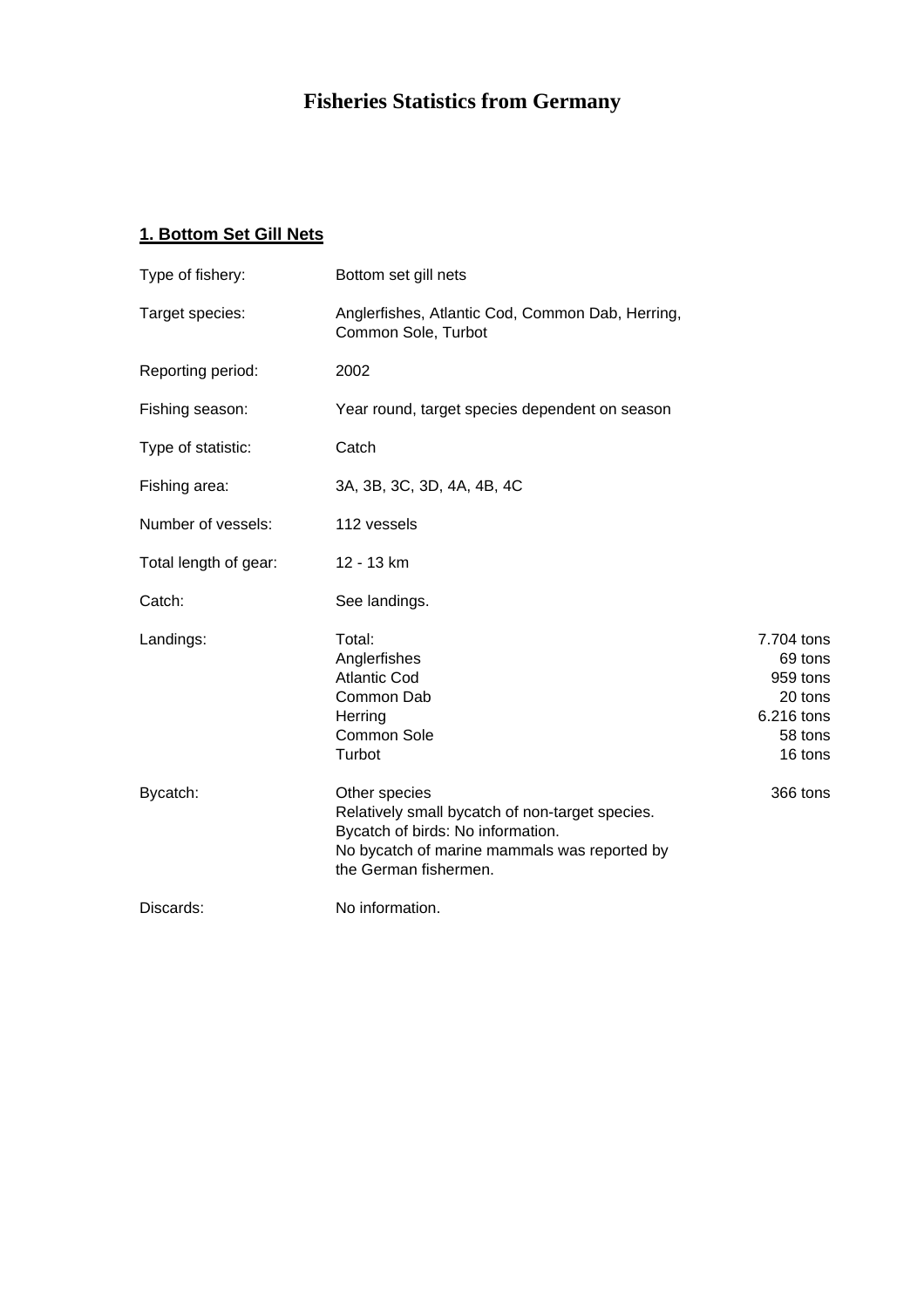## **2. Trawling**

| Type of fishery:      | Beam and other trawl for demersal fish and shrimp                                                                                                                                                                                                              |                                                                                                                                                                                                                        |  |  |  |
|-----------------------|----------------------------------------------------------------------------------------------------------------------------------------------------------------------------------------------------------------------------------------------------------------|------------------------------------------------------------------------------------------------------------------------------------------------------------------------------------------------------------------------|--|--|--|
| Target species:       | Atlantic Cod, Common Shrimp, Common Dab,<br>European Flounder, Haddock, Herring, Jack and<br>Horse Mackerel, Atlantic Mackerel, Blue Musssel,<br>European Plaice, Saithe, Common Sole, Sprat,<br>Turbot, Whiting                                               |                                                                                                                                                                                                                        |  |  |  |
| Reporting period:     | 2002                                                                                                                                                                                                                                                           |                                                                                                                                                                                                                        |  |  |  |
| Fishing season:       | Year round or on season                                                                                                                                                                                                                                        |                                                                                                                                                                                                                        |  |  |  |
| Type of statistic:    | Catch                                                                                                                                                                                                                                                          |                                                                                                                                                                                                                        |  |  |  |
| Fishing area:         | 3A, 3B, 3C, 3D, 4A, 4B, 4C                                                                                                                                                                                                                                     |                                                                                                                                                                                                                        |  |  |  |
| Number of vessels:    | 421 vessels (beam trawl for shrimps: 288)                                                                                                                                                                                                                      |                                                                                                                                                                                                                        |  |  |  |
| Total length of gear: |                                                                                                                                                                                                                                                                |                                                                                                                                                                                                                        |  |  |  |
| Catch:                | See landings.                                                                                                                                                                                                                                                  |                                                                                                                                                                                                                        |  |  |  |
| Landings:             | Total:<br><b>Atlantic Cod</b><br>Common Shrimp<br>Common Dab<br>European Flounder<br>Haddock<br>Herring<br>Jack and Horse Mackerel<br><b>Atlantic Mackerel</b><br><b>Blue Mussel</b><br>European Plaice<br>Saithe<br>Common Sole<br>Sprat<br>Turbot<br>Whiting | 97.841 tons<br>8.683 tons<br>15.944 tons<br>724 tons<br>1.907 tons<br>1.096 tons<br>34.165 tons<br>2.671 tons<br>3.901 tons<br>9.779 tons<br>4.134 tons<br>11.007 tons<br>688 tons<br>950 tons<br>308 tons<br>563 tons |  |  |  |
| Bycatch:              | Other species<br>Relatively small bycatch of non-target species.<br>Bycatch of birds: No information.<br>No bycatch of marine mammals was reported by<br>the German fishermen.                                                                                 | 1.321 tons                                                                                                                                                                                                             |  |  |  |
| Discards:             | No information.                                                                                                                                                                                                                                                |                                                                                                                                                                                                                        |  |  |  |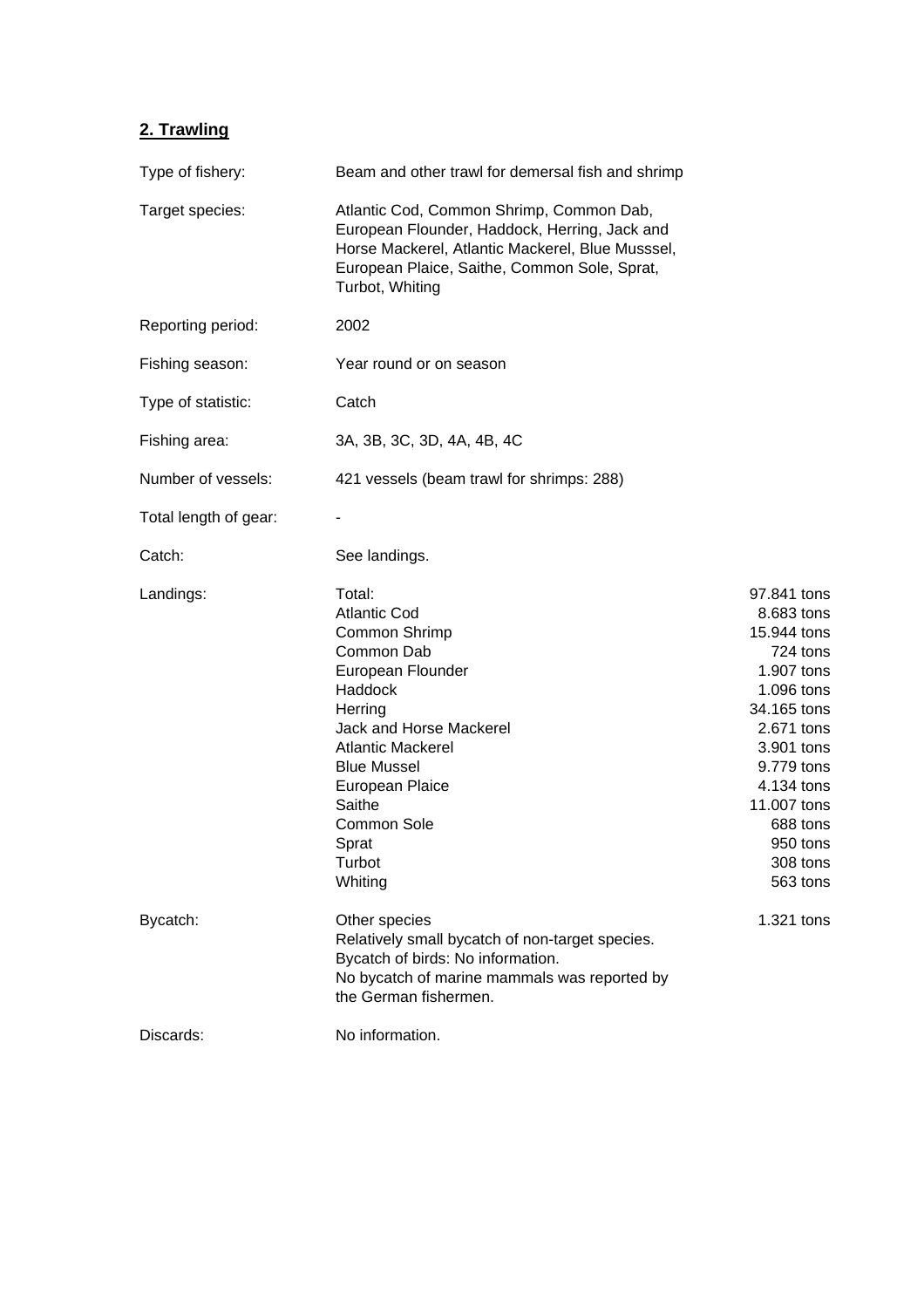### **3. Recreational Fishery**

| Type of fishery:      | Recreational fishery (use of rod and line from small vessels)                                                                                                                      |                                                                                                                    |  |  |  |  |
|-----------------------|------------------------------------------------------------------------------------------------------------------------------------------------------------------------------------|--------------------------------------------------------------------------------------------------------------------|--|--|--|--|
| Target species:       | Atlantic Cod, European Eel, European Flounder, European<br>Perch, Northern Pike, Pike Perch, Roach, Garfish, Herring,<br>European Smelt.                                           |                                                                                                                    |  |  |  |  |
| Reporting period:     | 2002                                                                                                                                                                               |                                                                                                                    |  |  |  |  |
| Fishing season:       | Year round                                                                                                                                                                         |                                                                                                                    |  |  |  |  |
| Type of statistic:    | Catch                                                                                                                                                                              |                                                                                                                    |  |  |  |  |
| Fishing area:         | 3A, 3B, 3C, 3D, 4A, 4B, 4C                                                                                                                                                         |                                                                                                                    |  |  |  |  |
| Number of vessels:    | 55 vessels                                                                                                                                                                         |                                                                                                                    |  |  |  |  |
| Total length of gear: |                                                                                                                                                                                    |                                                                                                                    |  |  |  |  |
| Catch:                | See landings.                                                                                                                                                                      |                                                                                                                    |  |  |  |  |
| Landings:             | Total:<br><b>Atlantic Cod</b><br>European Eel<br>European Flounder<br>European Perch<br>Northern Pike<br><b>Pike Perch</b><br>Roach<br>Garfish<br>Herring<br><b>European Smelt</b> | 136 tons<br>14 tons<br>20 tons<br>5 tons<br>6 tons<br>8 tons<br>11 tons<br>11 tons<br>6 tons<br>42 tons<br>11 tons |  |  |  |  |
| Bycatch:              | Other species<br>Relatively small bycatch of non-target species.<br>Bycatch of birds: No information.<br>No bycatch of marine mammals was reported by<br>the German fishermen.     | 2 tons                                                                                                             |  |  |  |  |
| Discards:             | No information.                                                                                                                                                                    |                                                                                                                    |  |  |  |  |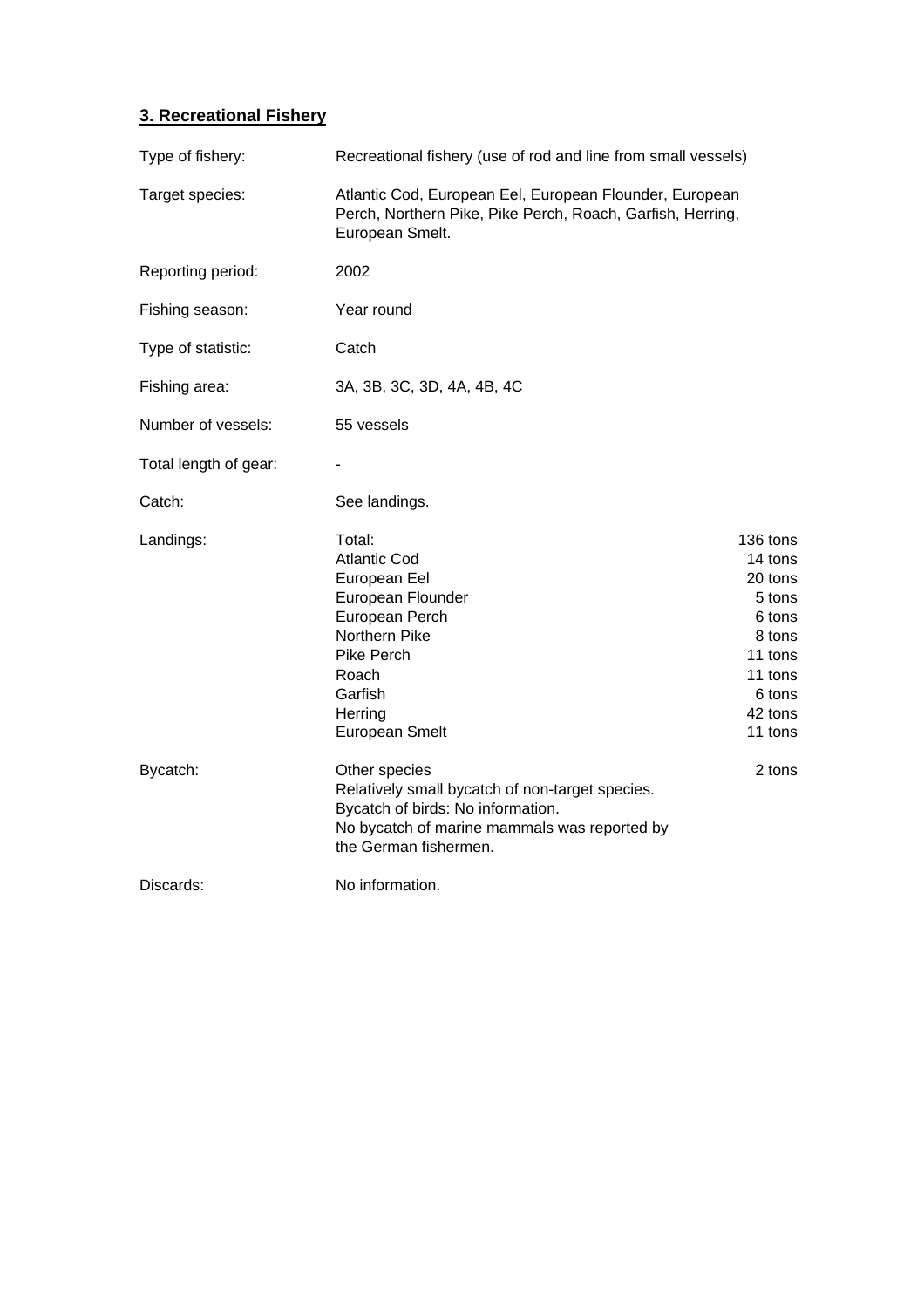# **Fisheries Statistics from Sweden**

H Westerberg

## **1. Bottom set gillnets**

| Type of fishery    | Bottom set gillnet                         |
|--------------------|--------------------------------------------|
| Target species     | Varied species                             |
| Reporting period   | 2002                                       |
| Fishing season     | Year round depending on species            |
| Type of statistics | Catch per area and gear type from loggbook |
| Fishing areas      | ICES III a, b, c, d                        |
| Number of vessels  | 666                                        |

Total effort unit m of net\*hours

| <b>DIVISION</b> |               |
|-----------------|---------------|
|                 | Totalt        |
| 3AN             | 35 301 490    |
| 3AS             | 100 893 400   |
| 3B              | 155 457 920   |
| 3C              | 680 200       |
| 3DN             | 17 244 630    |
| 3DS             | 1833049020    |
| Totalt          | 2 142 626 660 |

Catch unit kg

| <b>SPECIES</b>            | 3AN     | 3AS     | 3B      | 3C |      | 3DN          | 3DS     |           |
|---------------------------|---------|---------|---------|----|------|--------------|---------|-----------|
| Cod                       | 19 076  | 26 854  | 451 455 |    | 1680 | 13 3 28      | 4739970 | 5 273 636 |
| Herring                   | 3 3 0 4 | 19 908  | 256 446 |    | 443  | 302 917<br>1 | 42 392  | 629 941   |
| Flounder                  | 685     | 8 2 9 5 | 41 0 74 |    |      | 5811         | 160 361 | 236 825   |
| Lumpfish                  | 21 959  | 47 825  | 129 205 |    |      |              | 5 5 8 4 | 209 654   |
| Whitefish, Houting, Powan |         |         |         |    |      | 121 162      | 14 4 43 | 138 000   |
| Plaice                    | 4 702   | 49 284  | 40 518  |    |      | 34           | 9 0 9 7 | 104 024   |
| Spurdog / spiny dogfish   | 101 545 | 263     |         |    |      |              |         | 101 808   |
| Perch                     |         |         | 38      |    |      | 40 074       | 15 845  | 55 981    |
| Mackerel                  | 46 883  | 1 3 7 1 | 9       |    |      |              |         | 48 333    |
| Turbot                    | 292     | 2 4 5 8 | 4 9 6 5 |    |      | 52           | 39 281  | 47 386    |
| Edible crab               | 7 217   | 25 013  | 122     |    |      |              |         | 33 057    |
| Pike                      |         |         |         |    |      | 16 358       | 11 641  | 28 015    |
| Vendace (Cisco)           |         |         |         |    |      | 22 5 22      |         | 24 072    |
| Zander (Pikeperch)        |         |         |         |    |      | 11 092       | 12 4 14 | 23 979    |
| <b>Unknown Catches</b>    | 4 0 0 6 | 2 5 0 2 | 623     |    |      |              | 25      | 23 244    |
| <b>Rockfishes</b>         | 9986    | 5792    | 715     |    |      |              |         | 16 493    |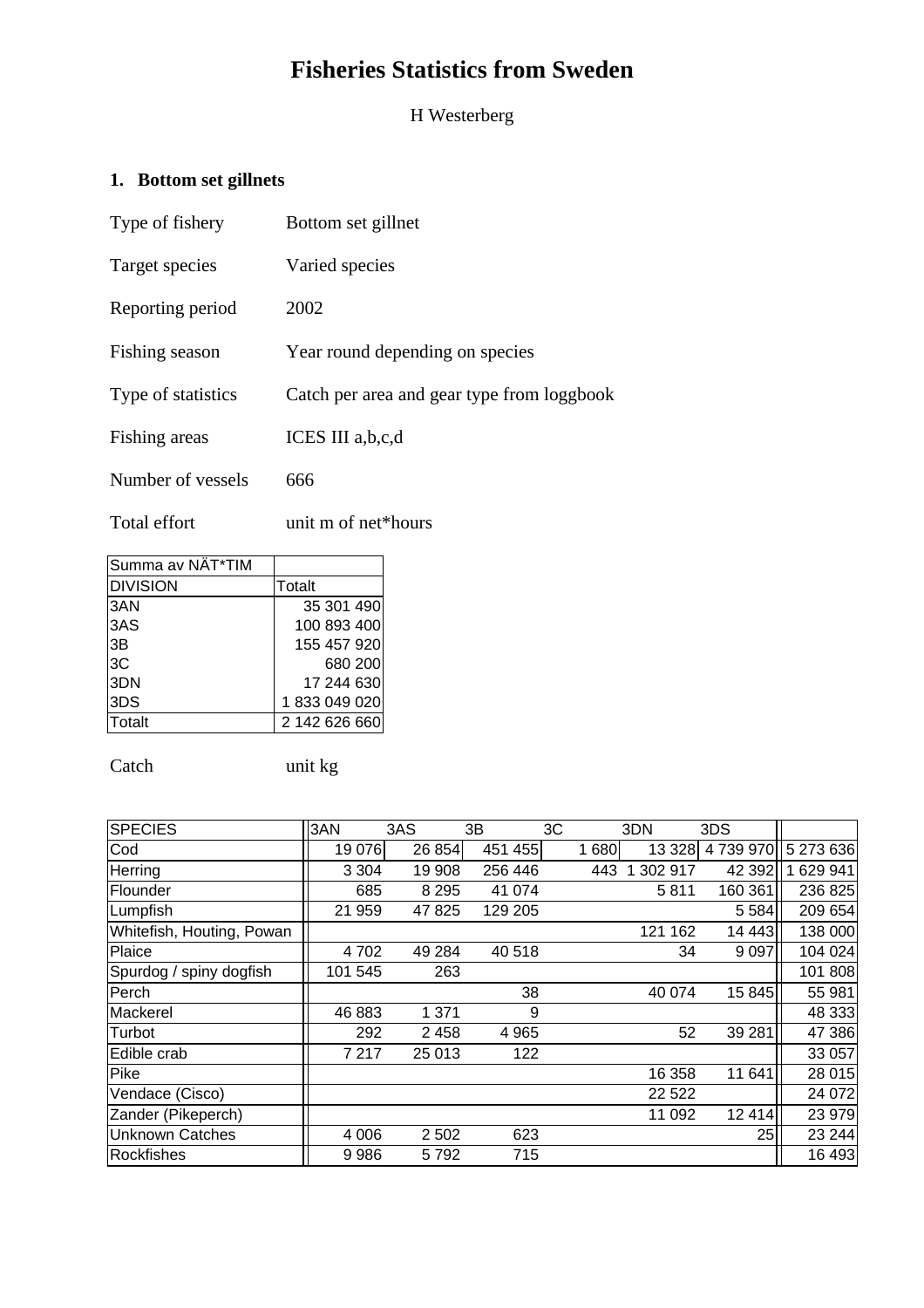| Bycatch | Total catch | 8 097 619 kg                                    |
|---------|-------------|-------------------------------------------------|
|         |             | 76 343 kg discard, no harbour porpoise recorded |

## **2. Driftnet**

| Type of fishery    | Driftnnets                                  |  |  |  |  |  |  |
|--------------------|---------------------------------------------|--|--|--|--|--|--|
| Target species     | Salmon in the Baltic                        |  |  |  |  |  |  |
| Reporting period   | 2002                                        |  |  |  |  |  |  |
| Fishing season     | salmon year round                           |  |  |  |  |  |  |
| Type of statistics | catch per area and gear type from loggbooks |  |  |  |  |  |  |
| Fishing area       | III d                                       |  |  |  |  |  |  |
| Number of vessels  | 45                                          |  |  |  |  |  |  |
| Total effort       | unit m of net*hour                          |  |  |  |  |  |  |
| 3DN                | 1 540 000                                   |  |  |  |  |  |  |
| 3DS                | 102 330 700                                 |  |  |  |  |  |  |
| Totalt             | 103 870 700                                 |  |  |  |  |  |  |
| Catch              | unit kg                                     |  |  |  |  |  |  |
| <b>SPECIES</b>     | 3DS<br>3DS                                  |  |  |  |  |  |  |
|                    |                                             |  |  |  |  |  |  |

| <b>ISLECIES</b>      | ວ∟ວ   | ວ∟ວ     |         |
|----------------------|-------|---------|---------|
| Salmon               | 5 202 | 121 779 | 126 981 |
| <b>Rainbow Trout</b> |       |         |         |
| <b>ITrout</b>        |       | 4836    | 4836    |

Bycatch 3 625 kg discard, no mammal bycatch recorded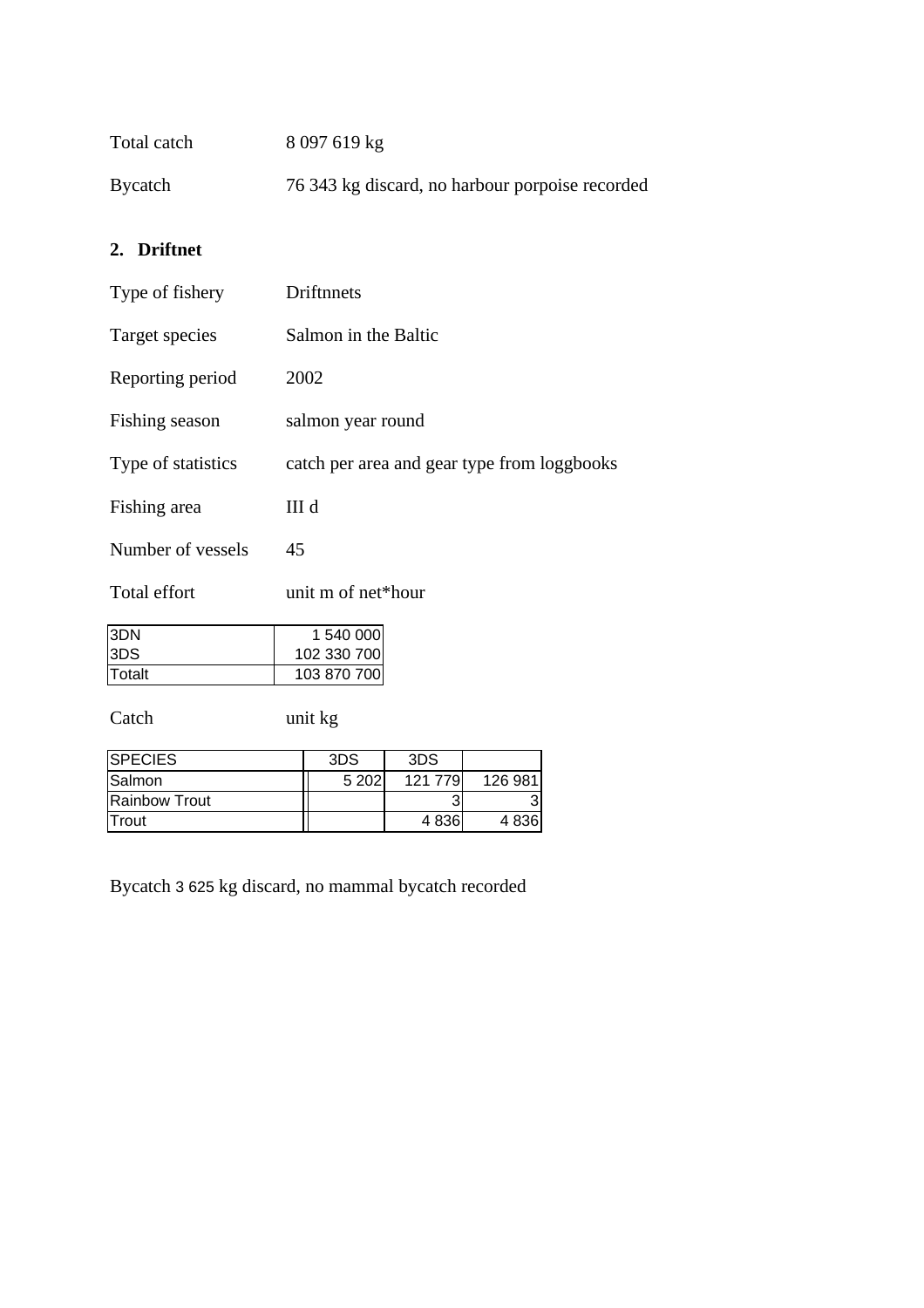## 3 **Trawling**

| Type of fishery    | bottom otter trawl and pelagic trawls         |
|--------------------|-----------------------------------------------|
| Target species     | sprat, herring, sandeel, cod                  |
| Reporting period   | 2002                                          |
| Fishing season     | Year round                                    |
| Type of statistics | catch per area and type of gear from loggbook |
| Fishing area       | III a, b, c, d and IV a, b, c II b            |
| Number of vessels  | 358                                           |

Total effort unit trawling hours

| <b>DIVISION</b> | <b>Totalt</b> |
|-----------------|---------------|
| 2A              | 126           |
| 2B              | 130           |
| 3AN             | 37 150        |
| 3AS             | 8 2 7 8       |
| 3B              | 278           |
| 3C              | 4             |
| 3DN             | 1482          |
| 3DS             | 31 635        |
| 4A              | 3 1 9 4       |
| 4B              | 5 3 5 8       |
| 4C              | 20            |
| <b>Totalt</b>   | 87 655        |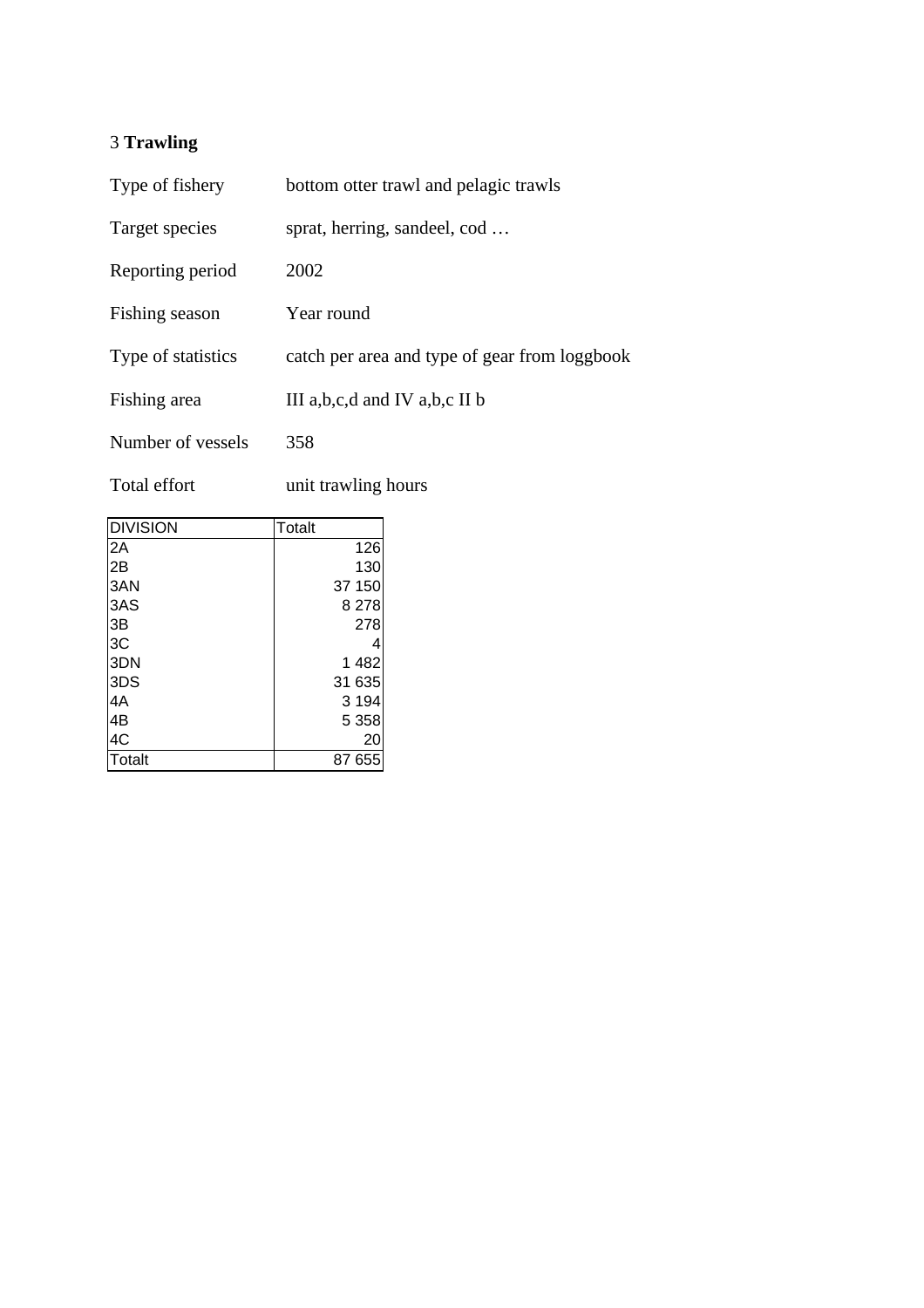| <b>SPECIES</b>          | 2A      | 3AN         | 3AS       | 3B              | 3C | 3DN         | 3DS           | 4A        | 4B         | 4C      | 2B        |            |
|-------------------------|---------|-------------|-----------|-----------------|----|-------------|---------------|-----------|------------|---------|-----------|------------|
| Herring                 | 615 000 | 20 096 878  | 6992868   | 772 500         |    | 3 168 582   | 45 515 583    | 1 520 140 | 418 000    |         |           | 79 120 386 |
| Sprat                   |         | 568 500     | 1 295 610 | 228 060         |    | 205 500     | 73 670 987    |           | 50         |         |           | 75 969 407 |
| Sandeels                |         | 18 541 000  | 490 000   |                 |    |             |               |           | 36 842 000 |         |           | 55 878 000 |
| <b>Blue Whiting</b>     | 850 000 | 16 662 122  | 830 940   |                 |    |             |               | 56 762    | 11 000     |         |           | 18 477 889 |
|                         |         | 853 922     | 700 133   | 42 200 330      |    |             | 8 3 5 1 5 7 8 | 205 683   | 232 908    |         |           | 10 389 692 |
| Capelin                 |         |             |           |                 |    |             |               |           |            |         | 3 380 000 | 3 380 000  |
| Mackerel                |         | 86 010      | 707       |                 |    |             | 5             | 2 436 000 |            |         |           | 2 522 722  |
| Northern pink shrimp    |         | 2 0 38 5 17 | 4 4 6 4   |                 |    |             |               | 143 186   | 450        |         |           | 2 187 202  |
| Saithe                  |         | 408 113     | 16 959    | 410             |    |             | 2867          | 707 302   | 688 692    |         |           | 1833133    |
| Vendace (Cisco)         |         |             |           |                 |    | 969 740     |               |           |            |         |           | 969 740    |
| <b>Haddock</b>          |         | 342 512     | 32 164    | 215             |    |             | 10            | 111 725   | 445 109    |         |           | 944 990    |
| Norway lobster          |         | 656 038     | 218 906   | 11              |    |             |               | 12 4 9 2  | 984        |         |           | 889 011    |
| <b>Horse Mackerel</b>   |         | 6 0 4 0     | 63        |                 |    |             |               | 555 000   |            | 14 000  |           | 575 103    |
| Witch                   |         | 540 859     | 3 4 8 6   |                 |    |             |               | 6 0 3 7   | 1782       |         |           | 552 164    |
| Argentines              |         | 475 800     |           |                 |    |             |               |           |            |         |           | 476 800    |
| Plaice                  |         | 129 026     | 154 854   | 1 4 9 7         |    |             | 15 2 84       | 400       | 2 5 5 6    |         |           | 304 986    |
| Round-nose Grenadier    |         | 261 500     |           |                 |    |             |               |           |            |         |           | 301 680    |
| <b>Unknown Catches</b>  |         | 75 693      | 28 8 58   | 153             |    | 10 994      | 446           | 43 4 82   | 29 0 54    |         |           | 209 432    |
| Whiting                 |         | 47 690      | 85 952    | 534             |    |             | 40 525        | 4 0 6 3   | 3 0 6 5    |         |           | 184 589    |
| Spurdog / spiny dogfish |         | 147 325     | 6 204     |                 |    |             |               |           | 136        |         |           | 153 665    |
| Pilchard, Sardine       |         |             |           |                 |    |             |               |           |            | 142 000 |           | 142 000    |
| Flounder                |         | 2 0 7 1     | 19 0 89   | 192             |    | $\mathbf 0$ | 115 168       |           |            |         |           | 137 510    |
| Monkfish                |         | 53 461      | 271       |                 |    |             |               | 55 557    | 8702       |         |           | 117 991    |
| Pollack                 |         | 32 0 28     | 2 4 5 7   |                 |    |             |               | 40 825    | 26 631     |         |           | 101 941    |
| <b>Rockfishes</b>       |         | 21 755      | 10 975    | 240             |    |             |               | 6 3 25    | 7 3 8 8    |         |           | 46 683     |
| Hake                    |         | 26 767      | 1873      |                 |    |             |               | 9692      | 6926       |         |           | 45 258     |
| Ling                    |         | 29 775      | 1587      | 58              |    |             |               | 6739      | 2747       |         |           | 40 905     |
| Lemon Sole              |         | 22 4 95     | 10 234    | $\overline{55}$ |    |             |               | 2 180     | 2848       |         |           | 37812      |

## Catch unit kg

Bycatch 191 585 kg discard, no mammal bycatch recorded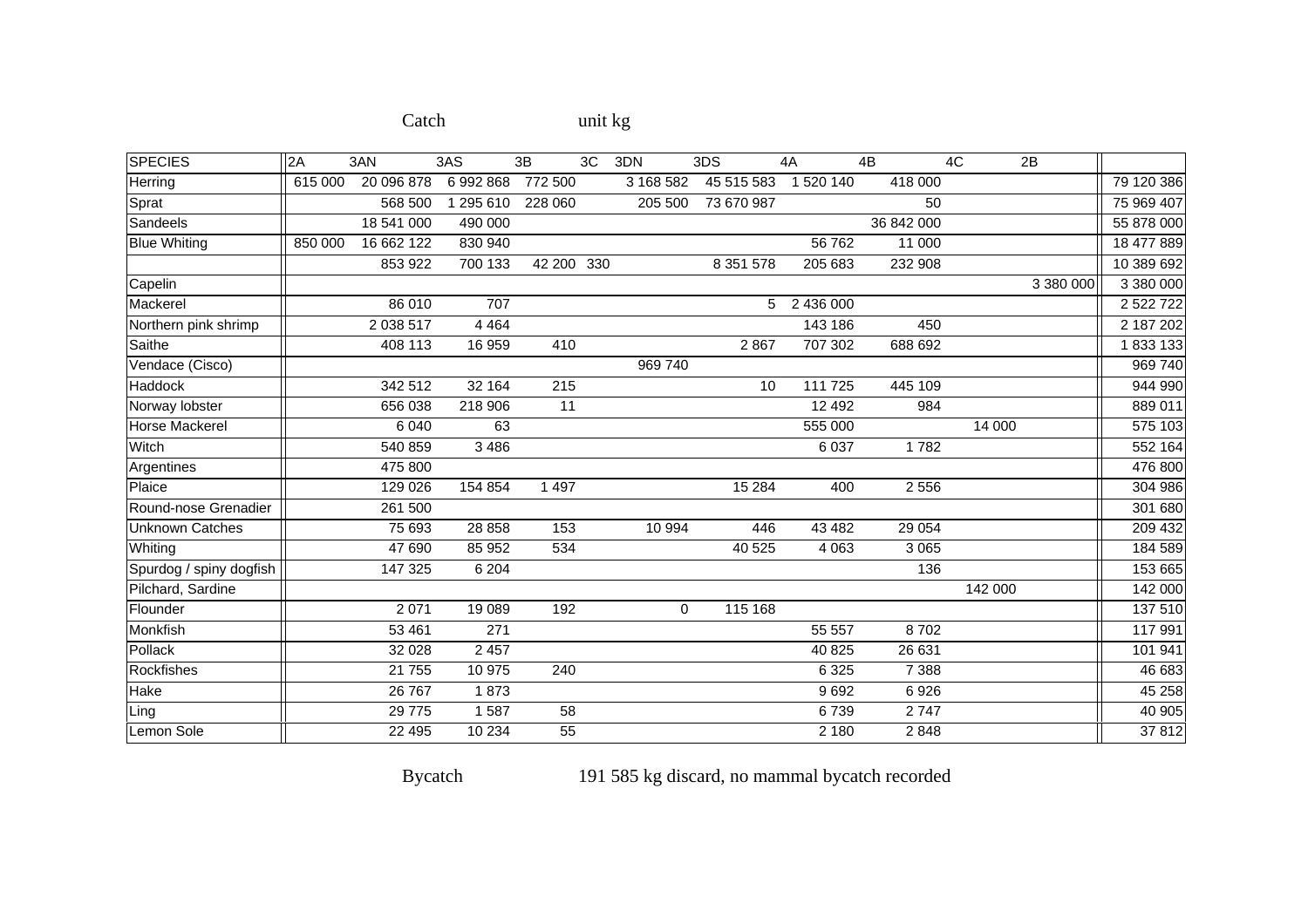# **Fisheries statistics from United Kingdom**

## *1. Gill nets*

| Type of fishery:        | gill nets                                                                                                                                                                                                                                                                                                                                                                                                                                       |
|-------------------------|-------------------------------------------------------------------------------------------------------------------------------------------------------------------------------------------------------------------------------------------------------------------------------------------------------------------------------------------------------------------------------------------------------------------------------------------------|
| Target species:         | Monk fish, anglerfish, pollack, ling, cod                                                                                                                                                                                                                                                                                                                                                                                                       |
| Reporting period:       | 2002                                                                                                                                                                                                                                                                                                                                                                                                                                            |
| Fishing season:         | Year round, target species dependent on season                                                                                                                                                                                                                                                                                                                                                                                                  |
| Type of statistic:      | Landing                                                                                                                                                                                                                                                                                                                                                                                                                                         |
| Fishing area:           | IIa, IVa - c, Vb, VIa -b, VIIa-k, XII                                                                                                                                                                                                                                                                                                                                                                                                           |
| Number of vessels:      | 265                                                                                                                                                                                                                                                                                                                                                                                                                                             |
| Total length of gear:   | Comprehensive data not collected but estimated to be an average of<br>13km for over 10m vessels and 2.5km for under 10m vessels.                                                                                                                                                                                                                                                                                                                |
| Catch:                  | See landings.                                                                                                                                                                                                                                                                                                                                                                                                                                   |
| Landings ('000 tonnes): | Monks and anglers; 3.0, Pollack; 1.5, Ling; 1.5, Dogfish; 1.3, Cod;<br>1.0                                                                                                                                                                                                                                                                                                                                                                      |
| By-catch:               | Estimated total bycatch for 2002 not available. In 1995, bycatch of<br>harbour porpoises by UK gillnet fisheries in ICES Division IVa- c<br>and VIa estimated to be approximately 1000 porpoises, reducing<br>(due to decline in fishing effort) to around 600 porpoises in 2000.<br>Estimates of harbour porpoises taken in the Celtic Sea by gill net<br>vessels in the 15m+ sector were approximately 740 per year be-<br>tween 1992 - 1994. |
| Discards:               | Comprehensive data not available.                                                                                                                                                                                                                                                                                                                                                                                                               |
| 2. Trawling             |                                                                                                                                                                                                                                                                                                                                                                                                                                                 |
| Type of fishery:        | Beam- and otter trawl for demersal and pelagic fish and nephrops                                                                                                                                                                                                                                                                                                                                                                                |
| Target species:         | Demersal fish species (haddock, cod, whiting, saithe, plaice,), pe-<br>lagic fish species (mackerel, herring, blue whiting, ), Norway lob-<br>ster (Nephrops norvegicus),                                                                                                                                                                                                                                                                       |
| Reporting period:       | 2002                                                                                                                                                                                                                                                                                                                                                                                                                                            |
| Fishing season:         | Year round, target species dependent on season                                                                                                                                                                                                                                                                                                                                                                                                  |
| Type of statistic:      | Landing                                                                                                                                                                                                                                                                                                                                                                                                                                         |
| Fishing area:           | I, IIa, IVa - c, Va - b, VIa -b, VIIa-k, VIIIa, VIIId, XII, XIV                                                                                                                                                                                                                                                                                                                                                                                 |
| Number of vessels:      | 1620                                                                                                                                                                                                                                                                                                                                                                                                                                            |